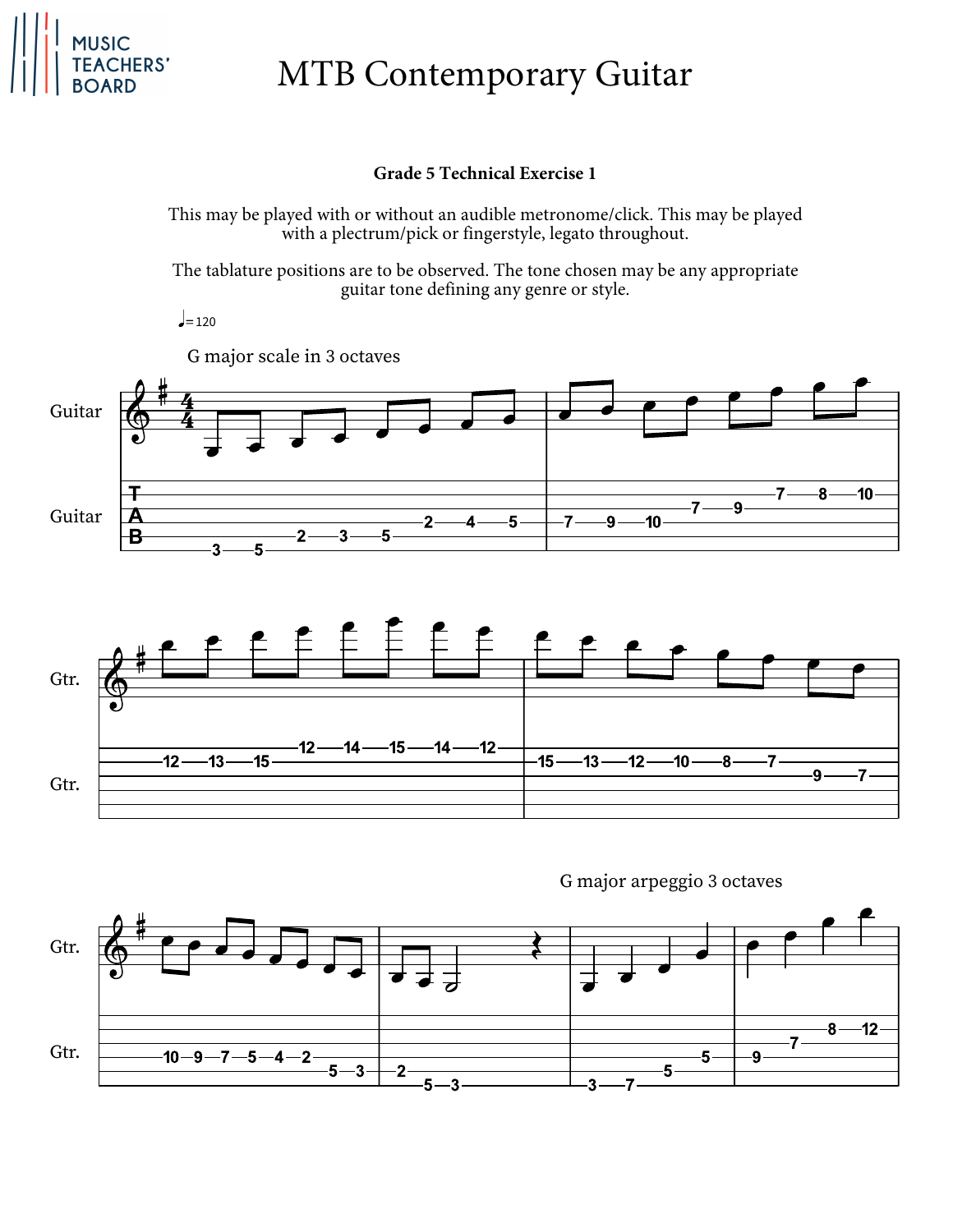







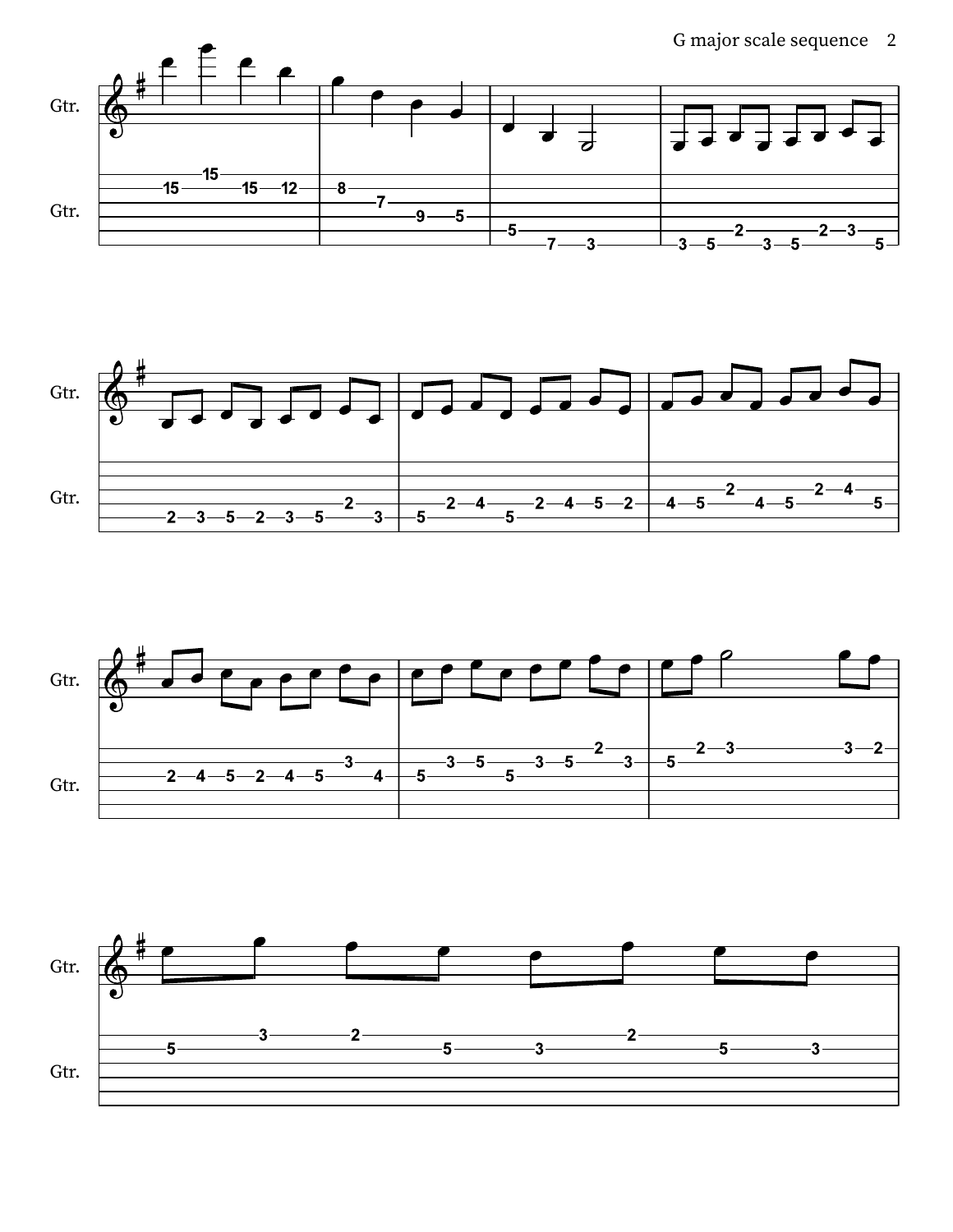





E minor arpeggio

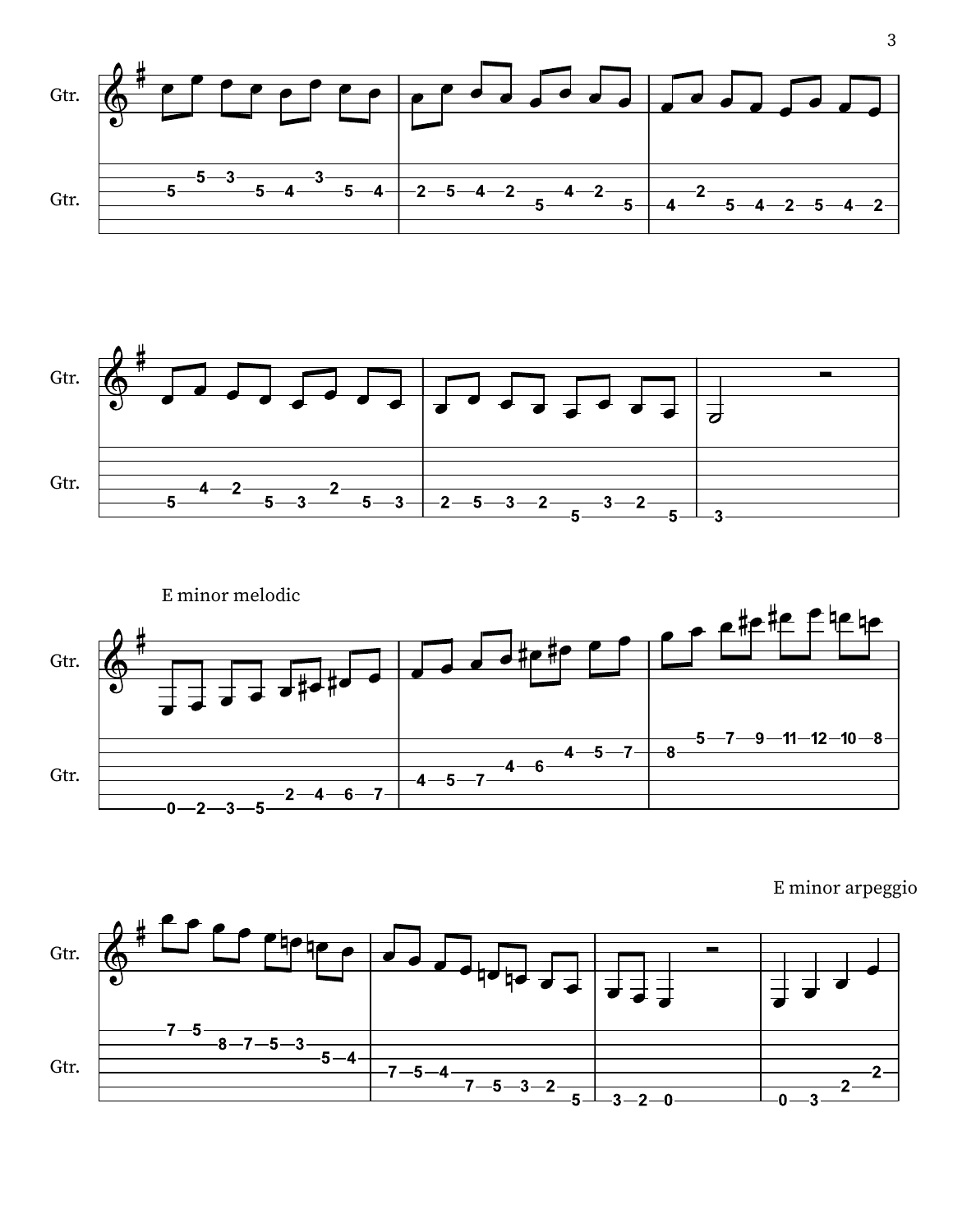

E minor pentatonic sequence





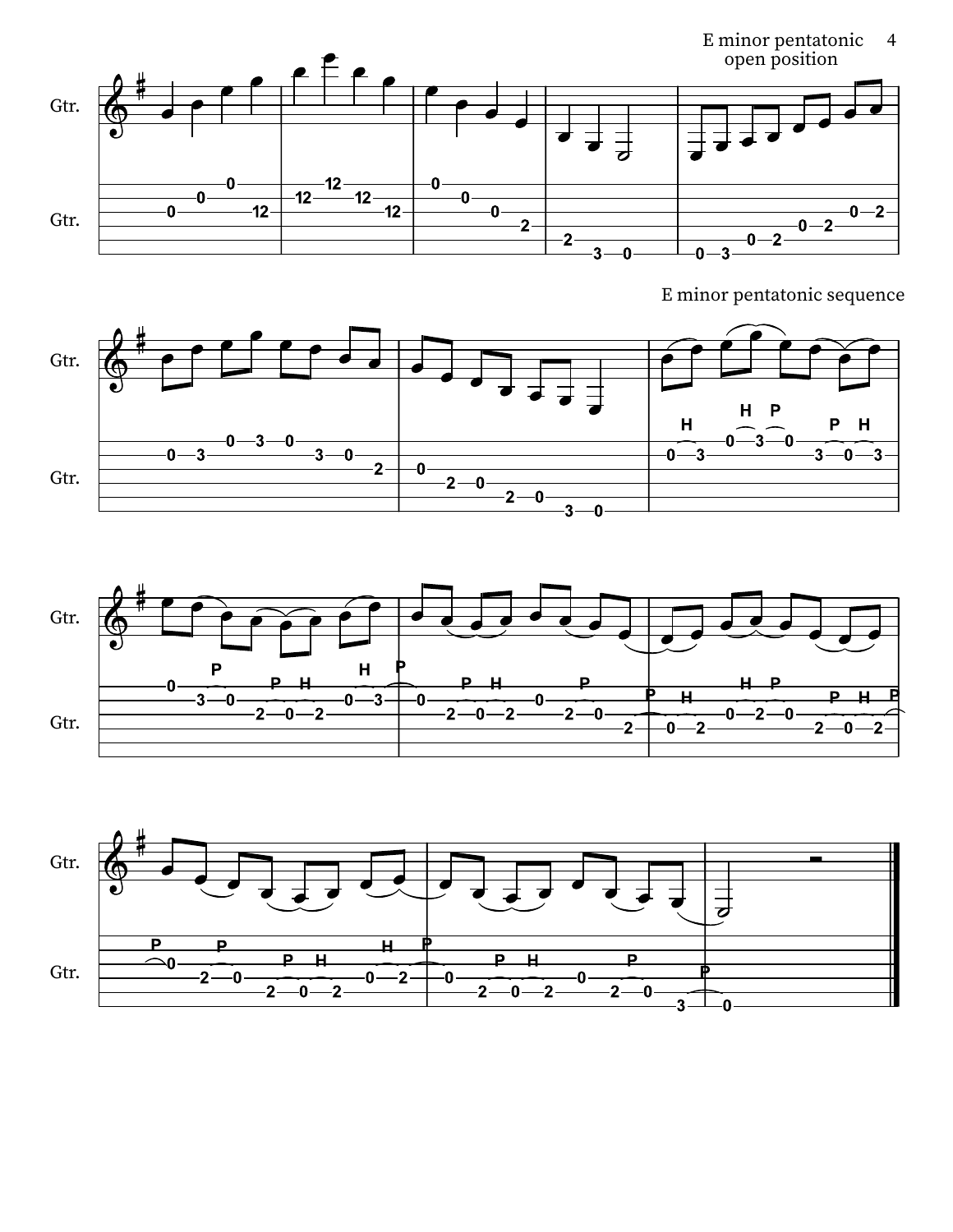## **Grade 5 Technical Exercise 2**

This may be played with or without an audible metronome/click. This may be played fingerstyle or with a pick/plectrum.

The first 12 bars are to be played as notated including the repeats. After that a further 12 bars are to be played transposing the entire exercise into the key of Bb. Therefore 24 bars are to be submitted in total.

The piece may be played with any appropriate guitar tone to define any style/genre. Changing the tone at any appropriate point in the performance is also acceptable.

```
\vert=130
```


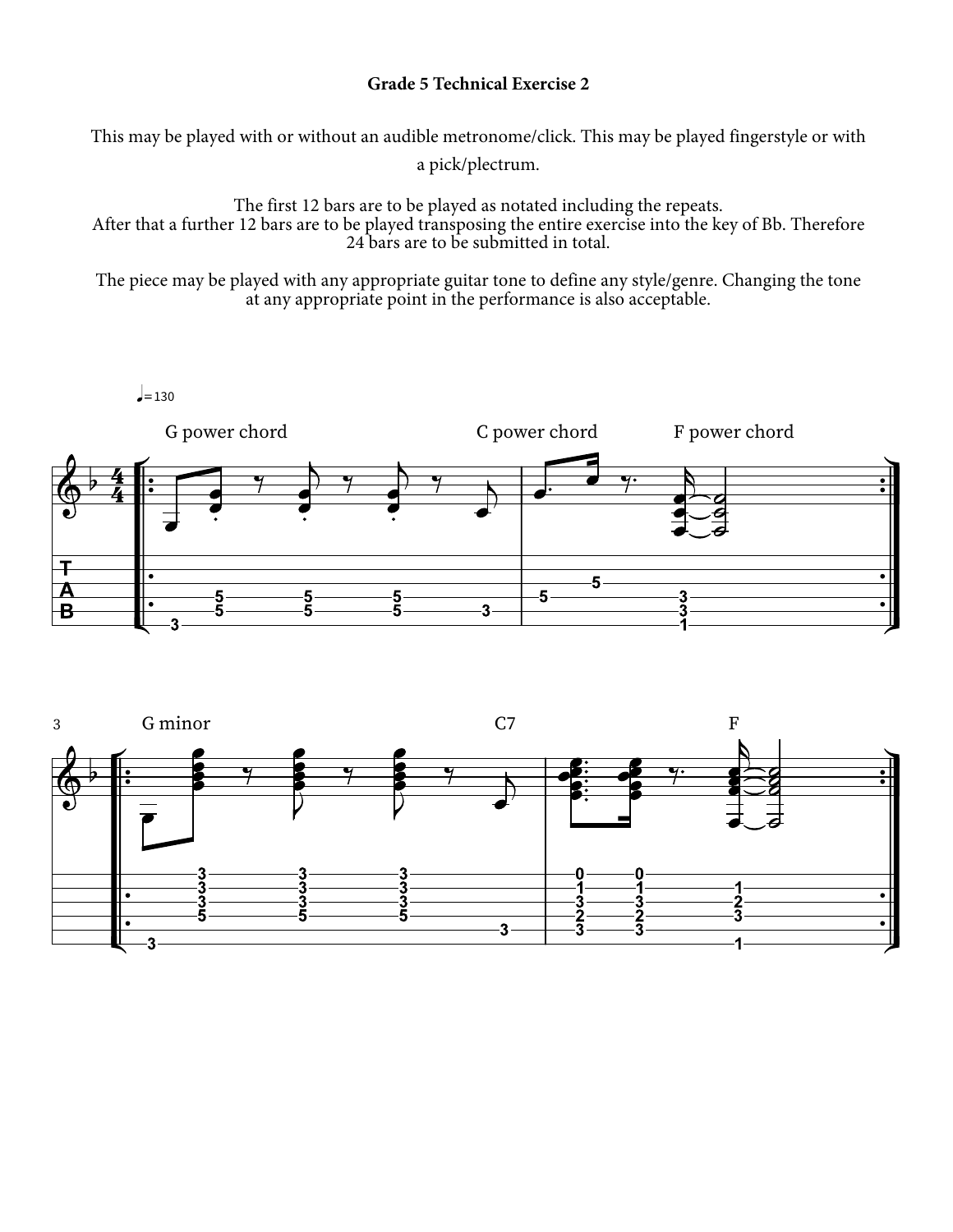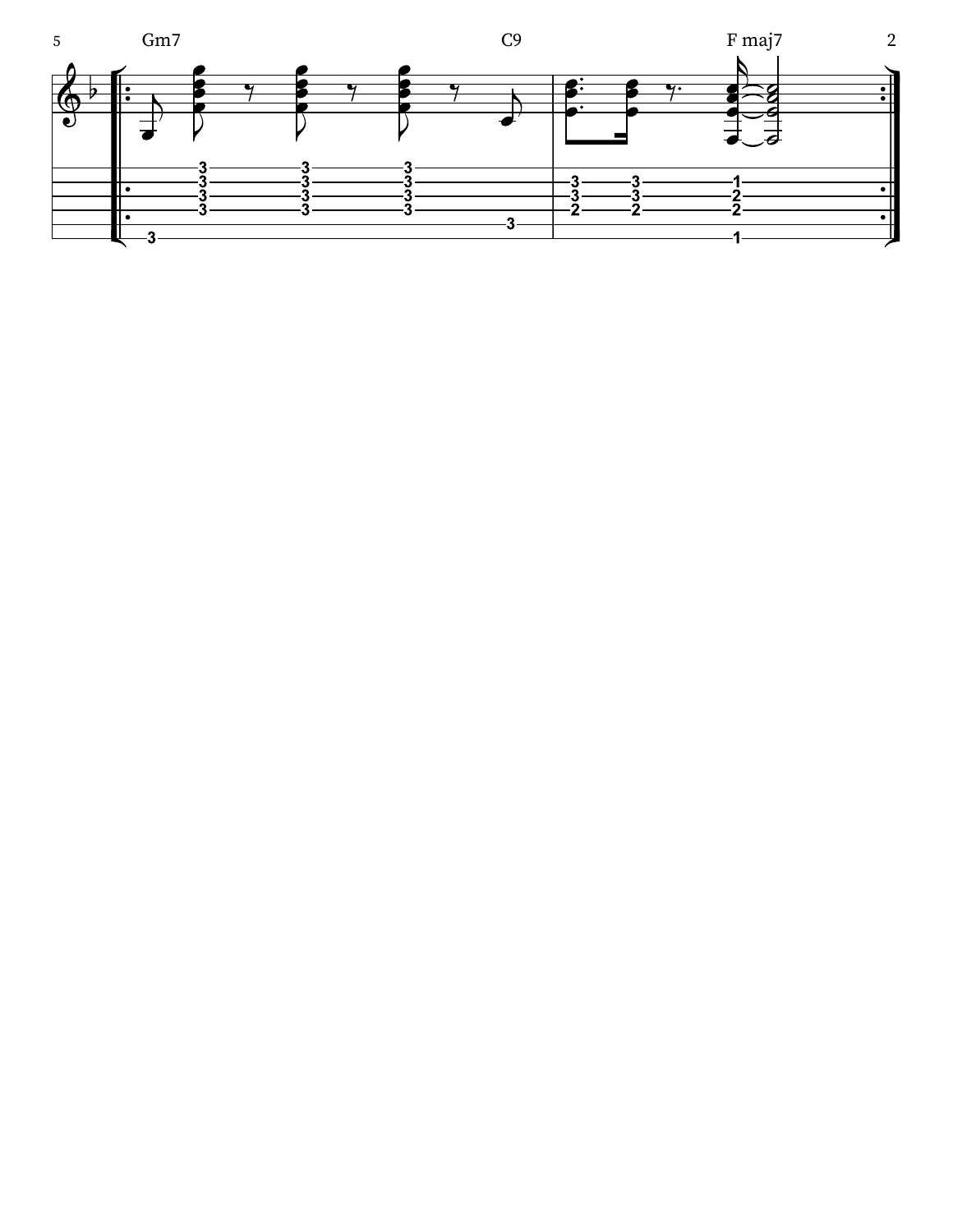## **Grade 5 Technical Exercise 3**

This may be played with or without an audible metronome/click. This may be presented fingerstyle or with a pick/plectrum.

The chordal riff is to be played as notated and then a single note fill given appropriate to the chord it follows. The repeat is to be played, a total of 24 bars given. This may be presented with any appropriate tone to define any style/genre. Appropriate tone changes during the piece may also be presented.